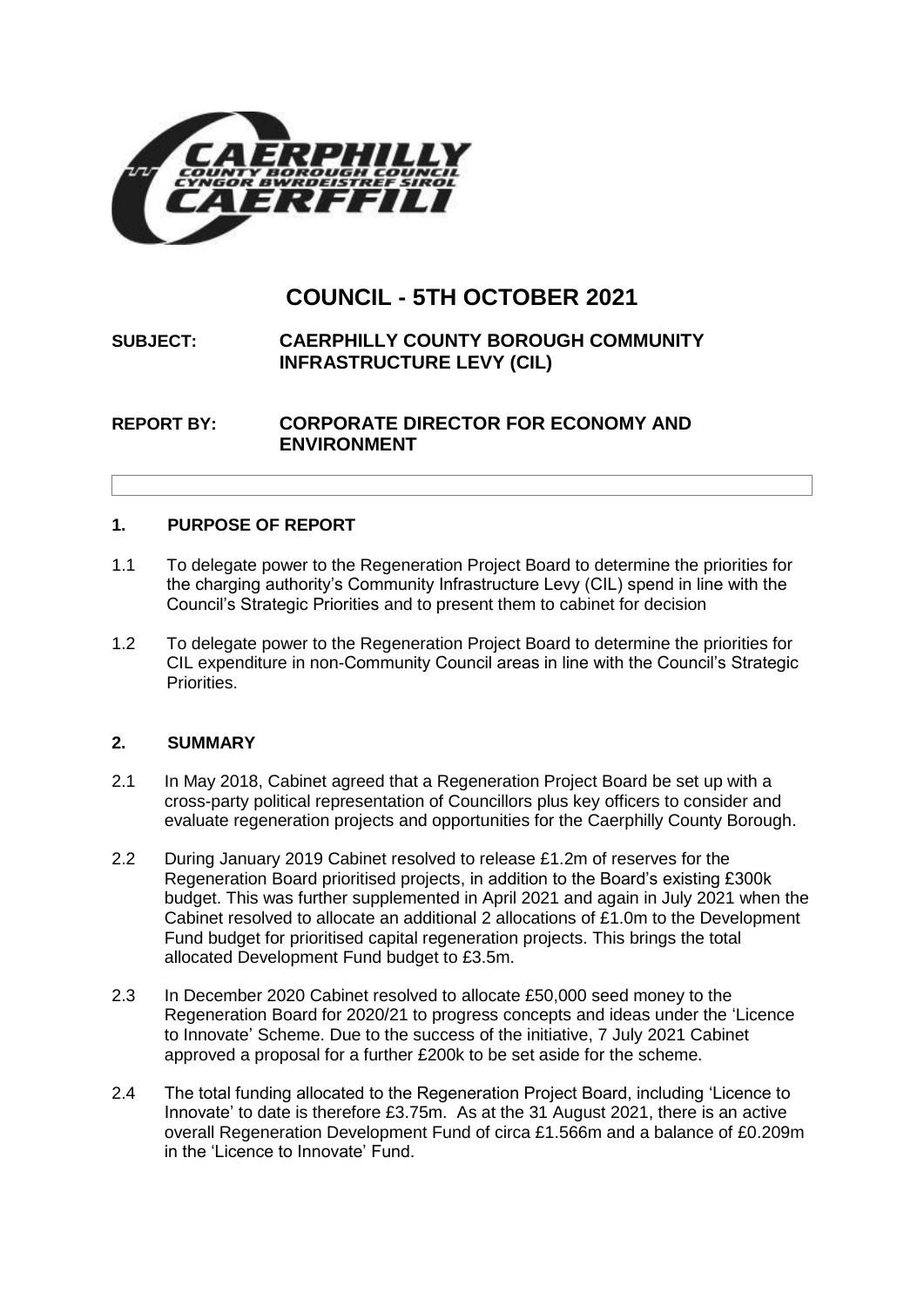- 2.5 The Community Infrastructure Levy (CIL) is a statutory levy on qualifying development, which is collected by the charging authority, in this case Caerphilly County Borough Council. The CIL is one mechanism for funding infrastructure identified on the CIL 123 Regulation List to support development in accordance with the Adopted Caerphilly County Borough Local Development Plan up to 2021 (LDP).
- 2.6 At the 31 August 2021, £3.63m in CIL receipts has been received and £2.9m CIL funding remains available. It is worth noting that CIL can be utilised to lever in funds that would not otherwise be available, i.e. to match or attract other funding.
- 2.7 An additional £86.7k of CIL funds has been retained for spend within non-Community Council areas to ensure equity with those areas that have a Community/Town Council and therefore receive an element of CIL funding. Procedures for prioritising these retained funds have not yet been established.
- 2.8 A CIL Assessment Panel was previously established to consider CIL spend when the CIL was first introduced. To date, the decision has been taken not to spend any CIL funds to enable a reasonable level of funding to be accrued that could deliver appropriate infrastructure.
- 2.9 Approval is now sought to stand the CIL Panel down and utilise the Regeneration Project Board to prioritise all CIL spend from both the general CIL fund and the retained CIL for non-Community Council areas.

#### **3. RECOMMENDATIONS**

- 3.1 That Council delegates power to the Regeneration Project Board to determine the priorities for the Charging Authority's CIL spend in line with the Council's Strategic Priorities and CIL regulation 123 List for subsequent consideration by Cabinet.
- 3.2 That Council delegates power to the Regeneration Project Board to determine the priorities for CIL expenditure in non-Community Council areas in early consultation with the ward member as outlined in paragraph 5.21 and in line with the Council's Strategic Priorities.
- 3.3 That Council delegates power to the Regeneration Project Board for approval of schemes in non-Community Council areas of under £20,000.

#### **4. REASONS FOR THE RECOMMENDATIONS**

- 4.1 To utilise the established Regeneration Project Board to ensure a fair, consistent and transparent means of prioritising schemes for CIL funding.
- 4.2 To utilise the established Regeneration Project Board to ensure a fair, consistent and transparent means of prioritising schemes for CIL funding, as outlined in paragraph 5.20-5.22, within non-Community Council areas.
- 4.3 To speed up decision making for small scale infrastructure projects.

#### **5. THE REPORT**

#### **Regeneration Project Board**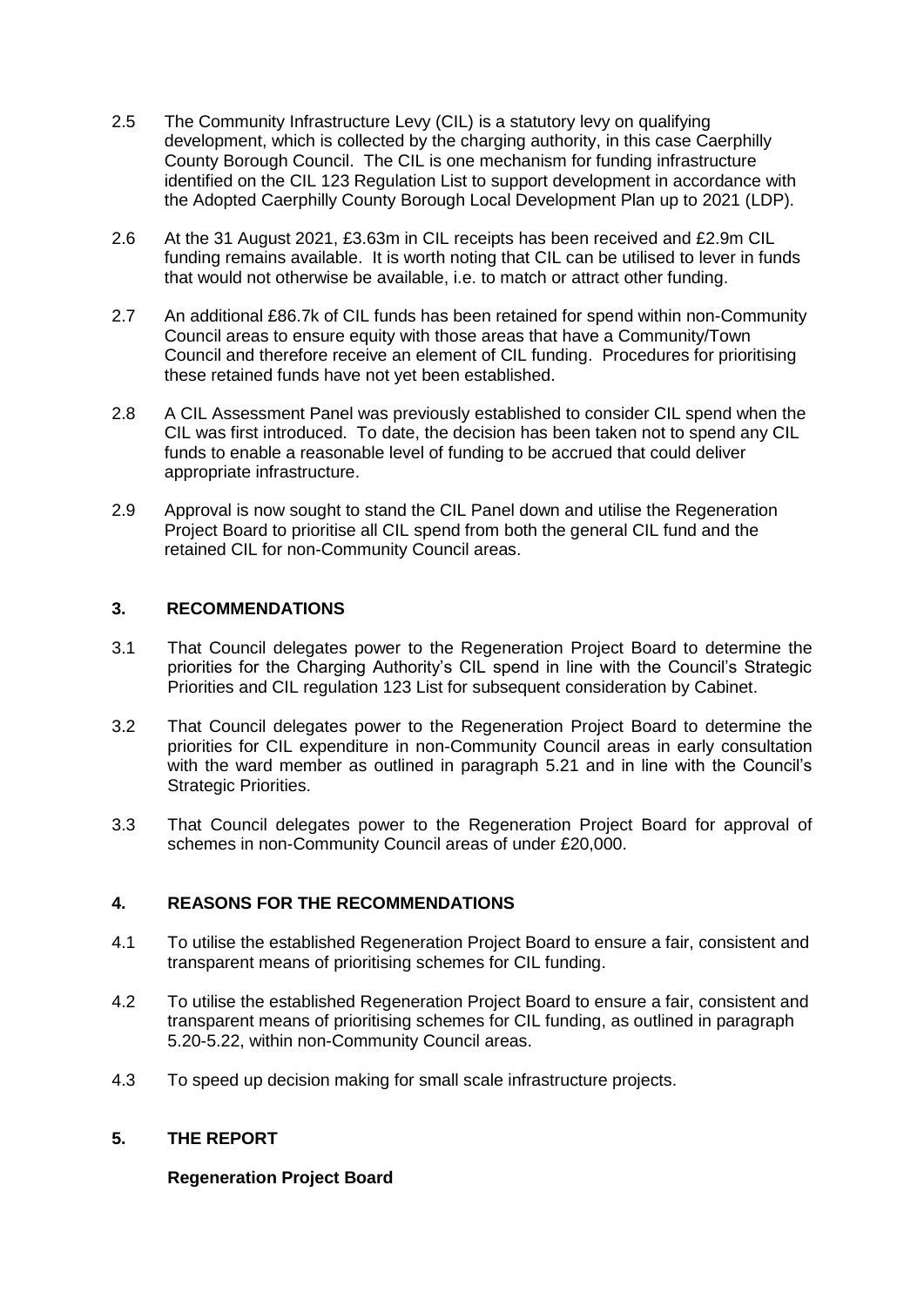- 5.1 On 30<sup>th</sup> May 2018 Cabinet agreed that the Regeneration Project Board be set up. The Terms of Reference of the Board were approved by Cabinet at the same meeting.
- 5.2 At the June 2018 Board meeting, a Project Prioritisation Toolkit was approved to prioritise projects, and this was subsequently agreed by Council on 17th July 2018.
- 5.3 The Regeneration Project Board is supported by a Regeneration Assessment Panel comprising officers from a range of service areas. This Panel assesses projects using the Toolkit. The Assessment Panel has met on numerous occasions to consider prioritised lists of capital projects which have been identified by the Board. These for the most part have been evaluated and considered by the Regeneration Project Board before being presented to Cabinet for approval.
- 5.4 The Council has already committed to funding the development of projects and further funding has been secured to enhance and support the Regeneration Project Board Development Fund, the fund having a total budget of £3.75m. This has allowed several projects to be considered for development support, prioritisation and funding.
- 5.5 In December 2020 Cabinet resolved to allocate £50,000 seed money to the Regeneration Board for 2020/21 to progress concepts and ideas under the 'Licence to Innovate' Scheme. Due to the success of the initiative, Cabinet on 7 July approved a proposal for a further £200k to be set aside for the scheme.
- 5.6 As at the 31 August 2021:
	- Regeneration Development Fund £1.9m has been allocated leaving a residual balance of £1,566,000
	- Licence to Innovate Fund £40,689 has been allocated leaving a residual balance of £209,311.

#### **Background to CIL**

- 5.7 The CIL was introduced on 1 July 2014 within Caerphilly County Borough.
- 5.8 CIL is a statutory levy on qualifying development and is intended to be a significant tool for the delivery of the Council's aspirations in terms of infrastructure that cannot be funded through other means and for which no alternative funding mechanisms are available.
- 5.9 CIL can also be utilised to lever in additional funding that would not otherwise be available, for example, to match or attract other funding. Match funding of the Council's contribution would enable delivery of infrastructure of greater value than could otherwise be sought.
- 5.10 In line with the CIL Regulations, CIL receipts are dispersed as follows:
	- 80% is retained by the charging authority for funding infrastructure to support development in accordance with the LDP;
	- 15% is passed to the respective Community Council; and
	- 5% covers the Council's CIL administrative costs.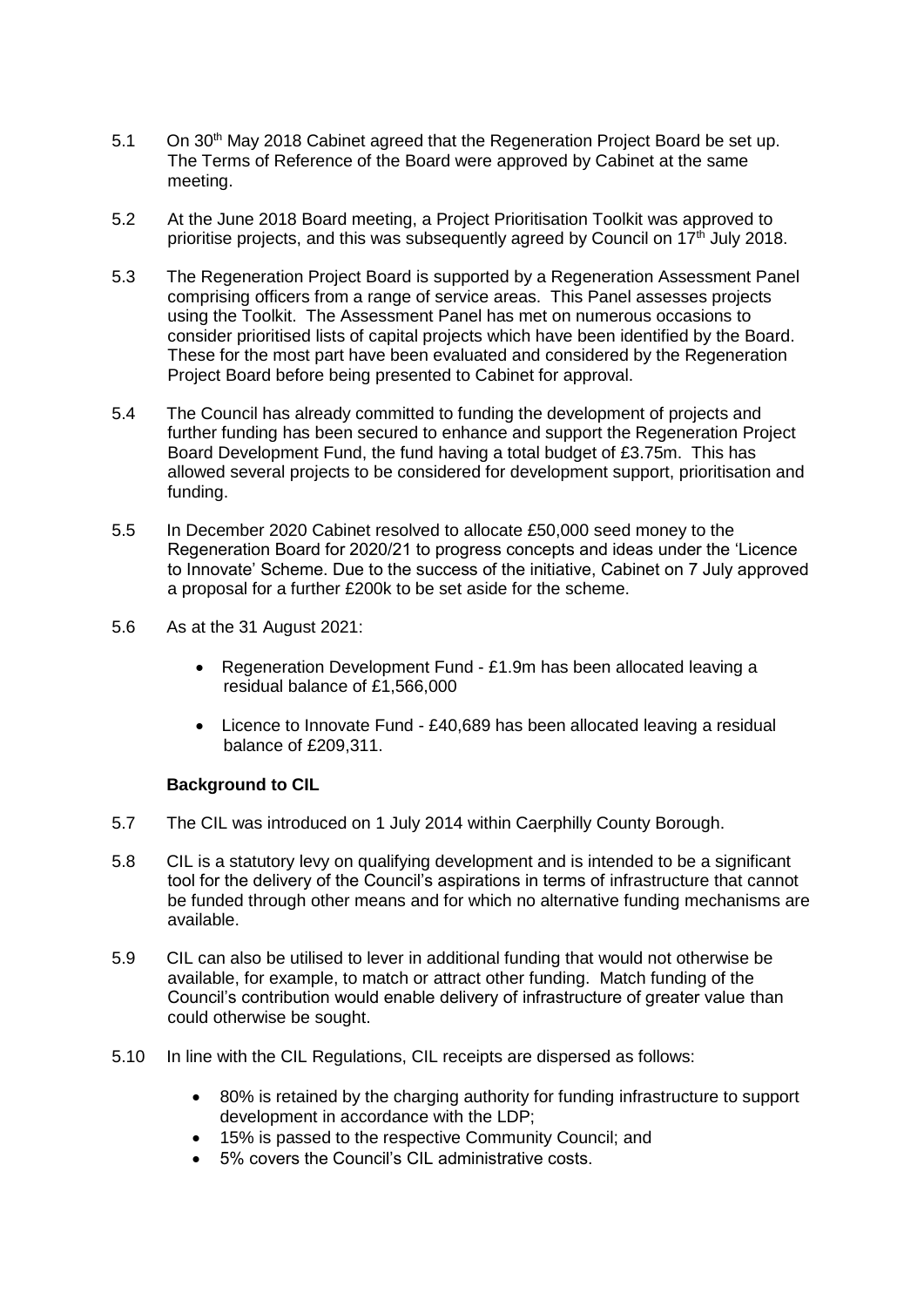- 5.11 Caerphilly County Borough does not have 100% coverage by Community Councils. However, the CIL Regulations allow the Council to make a proportion of CIL receipts available to fund appropriate infrastructure in those areas that do not have a Community Council. In adopting CIL the Council agreed to administer the 15% of the CIL receipts in those areas without coverage as a ring-fenced pot for the provision of infrastructure in areas where there is no Community Council coverage.
- 5.12 In order to implement CIL appropriate procedures and processes were set up for Caerphilly County Borough Council, as the charging authority, to collect and administer the CIL. The CIL Regulations set out specific procedures for collecting CIL and these procedures are currently undertaken by the Support Services Manager in the Planning Division as part of the planning application process.
- 5.13 At the time of implementation of CIL, Council agreed that utilising existing Council procedures and decision mechanisms would be the most appropriate to administer the CIL. A fair and equitable process to prioritise funding across a potential multitude of vastly differing infrastructure schemes was established. This process is as follows:
	- i.) A Service Area that has an infrastructure requirement submits a scheme to the Assessment Panel for consideration for CIL funding;
	- ii.) All schemes submitted are assessed and scored against a series of criteria to provide a numerical ranking;
	- iii.) The ranked schemes be the subject of a Report to Cabinet for due consideration for funding; and
	- iv.) The financial implications are outlined in the annual budget report.
- 5.14 To facilitate the process, a set of assessment criteria was identified and a CIL Assessment Panel, comprising representatives from service areas that would be unlikely to submit schemes for CIL funding, was established. To date the Assessment Panel has not considered any schemes as it was considered appropriate to accrue an appropriate CIL budget before seeking to deliver the necessary strategic infrastructure.
- 5.15 At the 31 August 2021, £3.63m in CIL receipts has been received.
- 5.16 To date, no CIL funds have been allocated for any Council led infrastructure project since the implementation of the CIL. Therefore, after expenditure, including administrative fees, Town and Community Council payments and excluding funds retained for areas with no Community or Town Council coverage, £2.9m remains available to fund infrastructure to support development in accordance with the LDP.

#### **Non-Community Council areas**

- 5.17 In line with the CIL Regulations, where all or part of a CIL chargeable development is within the area of a Community Council, there is a requirement for the Charging Authority to pass 15% of CIL receipts received to the respective Community Council.
- 5.18 Caerphilly County Borough does not have 100% coverage by Community Councils. Whilst not a requirement, the CIL Regulations allow the Council to make a proportion of CIL receipts available to fund appropriate infrastructure in those areas that do not have a Community Council. When agreeing the setting up and implementation of the CIL in 2014, Council agreed to administer the CIL receipts within areas without Community or Town Council coverage and established a ring-fenced budget for the provision of infrastructure in those areas where CIL chargeable development has occurred.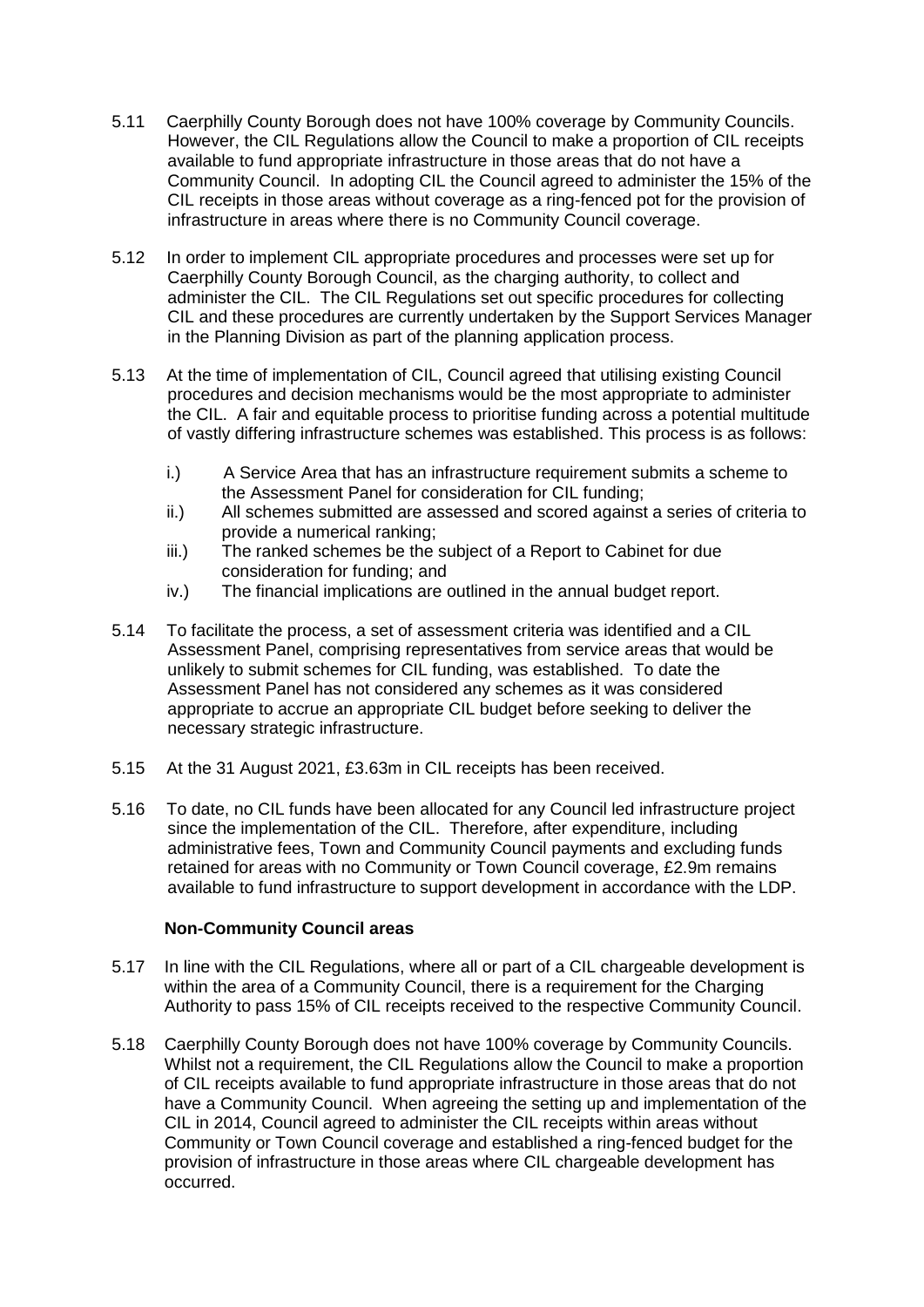- 5.19 The CIL Regulations make provision for Community Councils to spend their CIL funds according to their own priorities. However, the Council has provided guidance notes and assessment forms to assist in ensuring that CIL is used to fund infrastructure in accordance with the CIL Regulations. Procedures and processes have been set up for administering and monitoring the Community Council element of CIL and officers continue to work with Community Councils in this respect.
- 5.20 Due to the relatively small amounts of CIL receipts retained for areas with no Community Council, procedures and processes for administering this spend have not yet been agreed. However, as CIL receipts are now accumulating there is a need to formally agree a fair and equitable way to prioritise spend on the provision of infrastructure in such areas.
- 5.21 It is proposed that at the end of each financial year, Heads of Service will be notified of the amount of CIL funds available for each non-Community Council area. They will be invited to submit potential infrastructure schemes to the Regeneration Project Board in consultation with the elected ward member for prioritisation by the Regeneration Assessment Panel. These will be evaluated and considered by the Regeneration Project Board. It is suggested that given the potential small scale of these schemes that the Cabinet gives delegated powers to the Regeneration Project Board for proposals under £20,000.
- 5.22 Heads of Service will contact elected members concerning any infrastructure schemes that could potentially be funded by the non-Community Council CIL funding within their ward.
- 5.23 To ensure that the funds are spent on appropriate infrastructure it is recommended that only schemes with a total value in excess of £5,000 will be considered.
- 5.24 Table 1 identifies the electoral wards where there are no Community Councils and details the amount of CIL available and ring-fenced for spend in each area as at the end of August 2021.

| Ward           | Total CIL available (received up to 31 August 2021) |
|----------------|-----------------------------------------------------|
| Abercarn       | £570.00                                             |
| Crumlin        | £3,831.62                                           |
| Newbridge      | £1,580.35                                           |
| Cefn Fforest   | £0.00                                               |
| Pengam         | £11,196.91                                          |
| Penmaen        | £60,109.64                                          |
| Pontllanfraith | £4,214.01                                           |
| Crosskeys      | £0.00                                               |
| Ynysddu        | £5,286.17                                           |
| <b>Total</b>   | £86,788.70                                          |

**ELECTORAL WARDS WITH NO COMMUNITY OR TOWN COUNCIL**

#### *Table 1 – CIL funds available within non-Community Council Areas*

#### **Infrastructure proposals eligible for CIL Funding**

5.25 Regulation 123 of the Community Infrastructure Levy Regulations 2010 (as amended) sets out the requirement for the CIL Charging Authority i.e. the Local Authority, to publish a list of the infrastructure that can be funded through CIL on the Regulation 123 List. Caerphilly County Borough Council's Regulation 123 List draws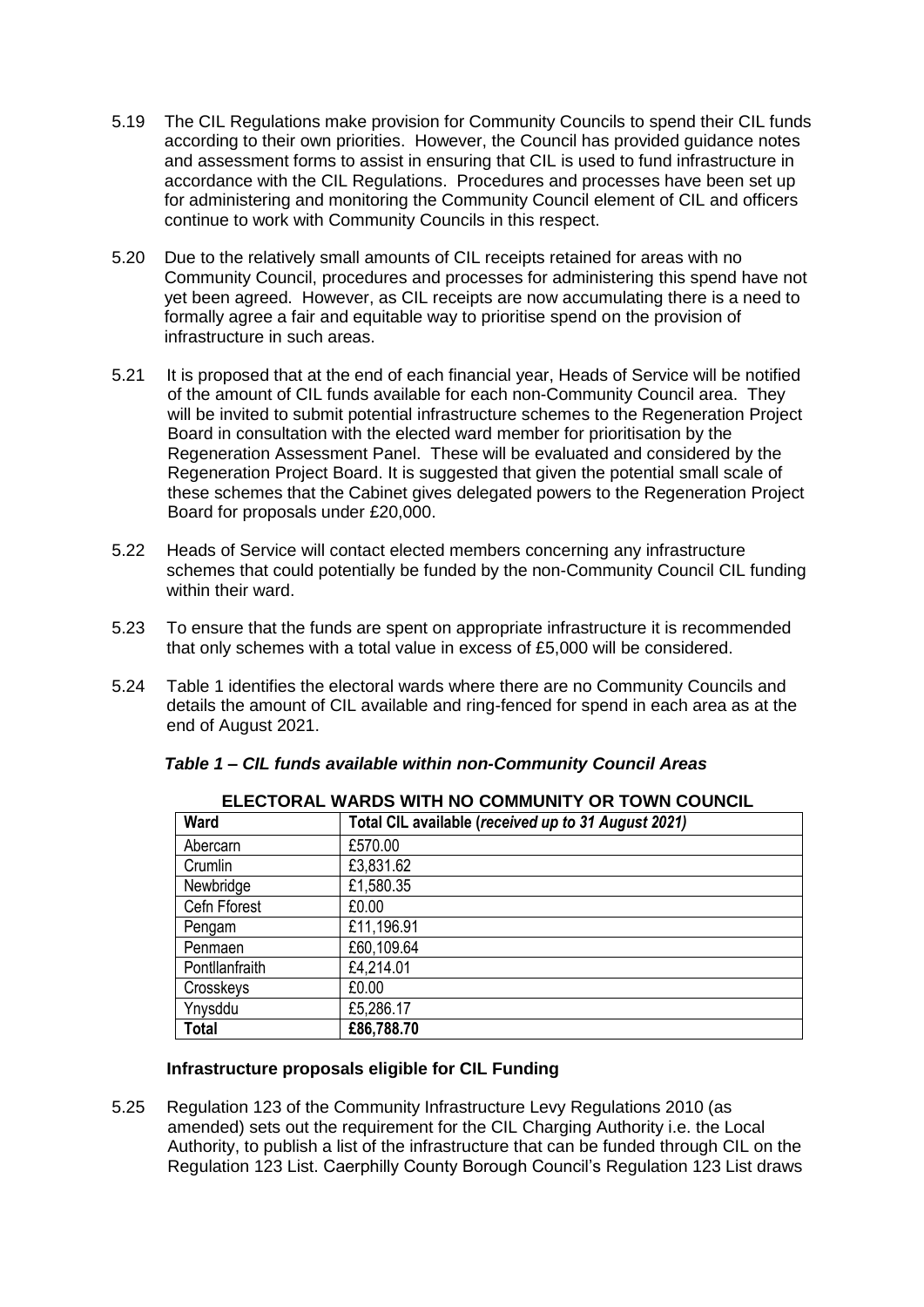heavily upon the infrastructure requirements set out in the Adopted LDP and reflect the infrastructure requirements necessary to bring forward developments identified in the LDP (see Appendix 1).

5.26 Appendix 2 provides an analysis of projects funded to date, the 31 August 2021, by the Regeneration Project Board and provides an indication in the final column of the project's eligibility for CIL funding under the Regulation 123 List. Notably several schemes to the value of £1.4m could have been eligible for CIL funding.

#### **Conclusion**

- 5.27 The established Regeneration Project Board and its supportive Regeneration Assessment Panel and Transformation Assessment Panel already meet regularly to consider and prioritise projects to be reported to Cabinet for approval.
- 5.28 Allowing the Regeneration Project Board to consider prioritisation of CIL funding would enable integration of regeneration projects, transformation projects and CIL infrastructure projects with other programmes and initiatives to ensure a holistic approach. However, it is important to note that the CIL funding can only be allocated to infrastructure projects identified on the Council's Regulation 123 List.
- 5.29 Allowing the Regeneration Project Board to prioritise schemes for CIL funding for consideration by Cabinet would negate the need for the CIL Assessment Panel.

#### **6. ASSUMPTIONS**

6.1 No assumptions have been made in respect of this Report and all representations have been reflected.

#### **7. SUMMARY OF INTEGRATED IMPACT ASSESSMENT**

- 7.1 There are no negative impacts associated with the proposed change in procedure to delegate power to the Regeneration Project Board to determine priorities for CIL spend.
- 7.2 The Regeneration Project Board was established to consider and evaluate regeneration projects and opportunities for the Council and to assess proposals and prioritise those projects that deliver the best outcomes and benefits for the county borough. To ensure the process is fair and equitable, so that all projects are considered on the same basis against the same considerations, a Project Prioritisation Assessment Toolkit has been prepared. This identifies 15 "Strategic Framework Objectives" (SFO) which propose to increase prosperity and people's well-being. These were prepared by the consideration of the assessment framework for City Deal, WG Valleys Task Force Programme along with the Councils agreed six Well-being Objectives.
- 7.3 Delegating power to the Regeneration Project Board to consider prioritisation of CIL funding would enable integration of regeneration projects, transformation projects and CIL infrastructure projects with other programmes and initiatives to ensure a holistic approach.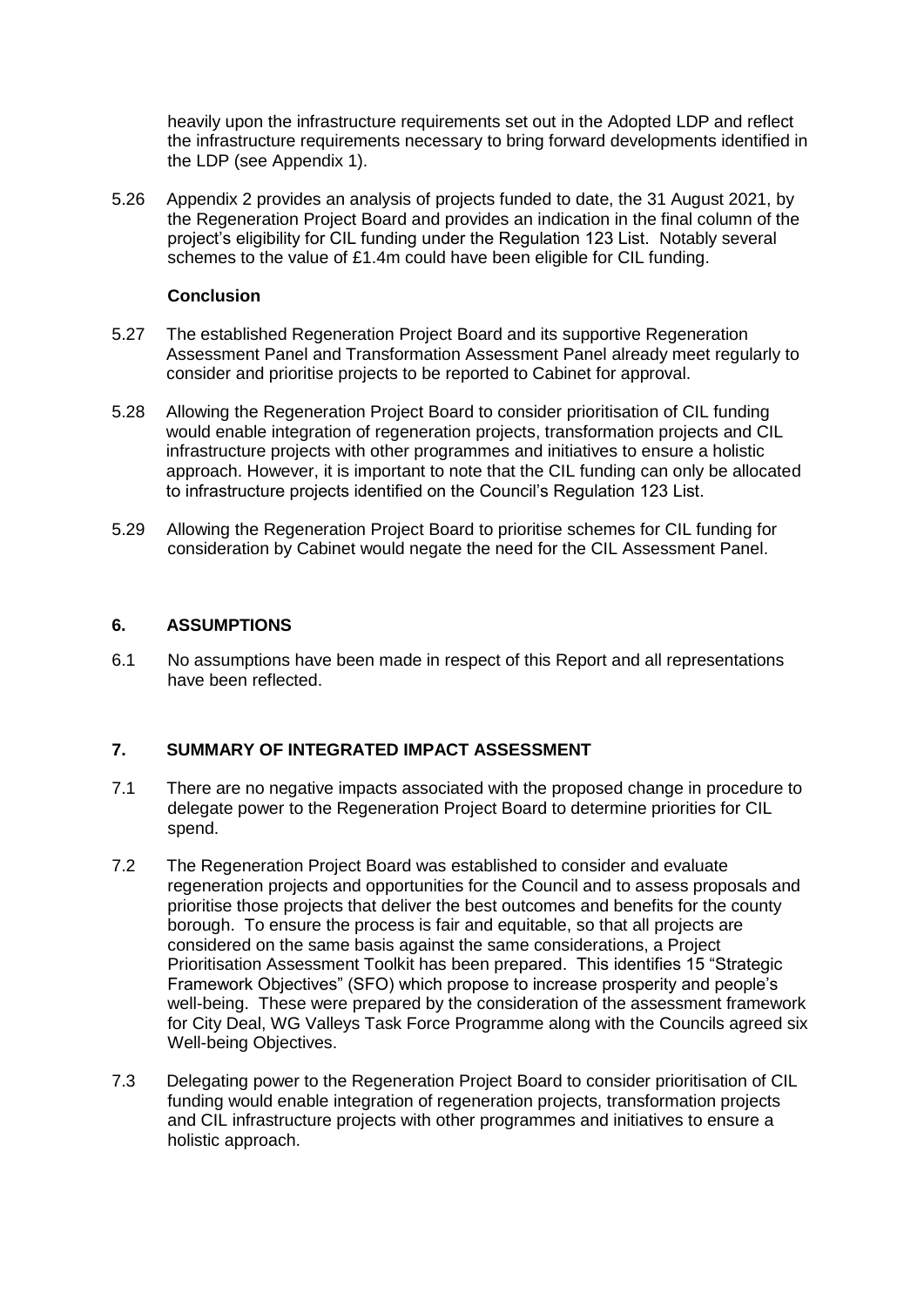7.4 Any project prioritised by the Regeneration Project Board would be subject to its own detailed Integrated Impact Assessment.

**[Link to full Integrated Impact Assessment](https://www.caerphilly.gov.uk/CaerphillyDocs/IIA/IIA_Planning_CILSpend_Apr2021)** 

#### **8. FINANCIAL IMPLICATIONS**

- 8.1 An overall Regeneration Development Fund of £3.5m has been allocated to the Regeneration Project Board in order to prepare projects in readiness to attract funding from a variety of external sources.
- 8.2 As indicated in paragraph 5.6, to date Development Funds of £1.9m have been allocated towards prioritised capital regeneration schemes, across the County Borough, leaving a residual balance of £1,566,000 from the total budget allocation.
- 8.3 As indicated in paragraph 5.14, there is just over £2.9m available to fund infrastructure to support planned development in accordance with the LDP. There is also £86.7k available for areas of the county borough that do not have community or town council coverage.
- 8.4 Additional CIL funds will be received as and when any qualifying development is approved, commenced and payments made.
- 8.5 The financial implications of any proposed scheme will be considered by the Regeneration Project Board and then be reported to Cabinet for decision.
- 8.6 It is proposed that projects under £20,000 to be funded in non-community council areas through the ring fenced CIL fund should be determined by the Regeneration Project Board should Cabinet deem it appropriate to delegate this level of decision making to the Board.

#### **9. PERSONNEL IMPLICATIONS**

9.1 There are no personnel implications associated with this report.

#### **10. CONSULTATIONS**

- 10.1 Comments were made from the Chair and Vice-Chair of Housing and Regeneration Scrutiny Committee in respect of CIL funds and the decision making ability of Community Councils as compared to non-Community Council areas.
- 10.2 All other consultation responses are reflected in the report.

### **11. STATUTORY POWER**

- 13.1 Local Government Acts
- 13.2 The Planning and Compulsory Purchase Act 2004
- 13.3 CIL was originally introduced by The Planning Act 2008 (as amended). However, The Wales Act 2017 devolved powers to Wales, including CIL.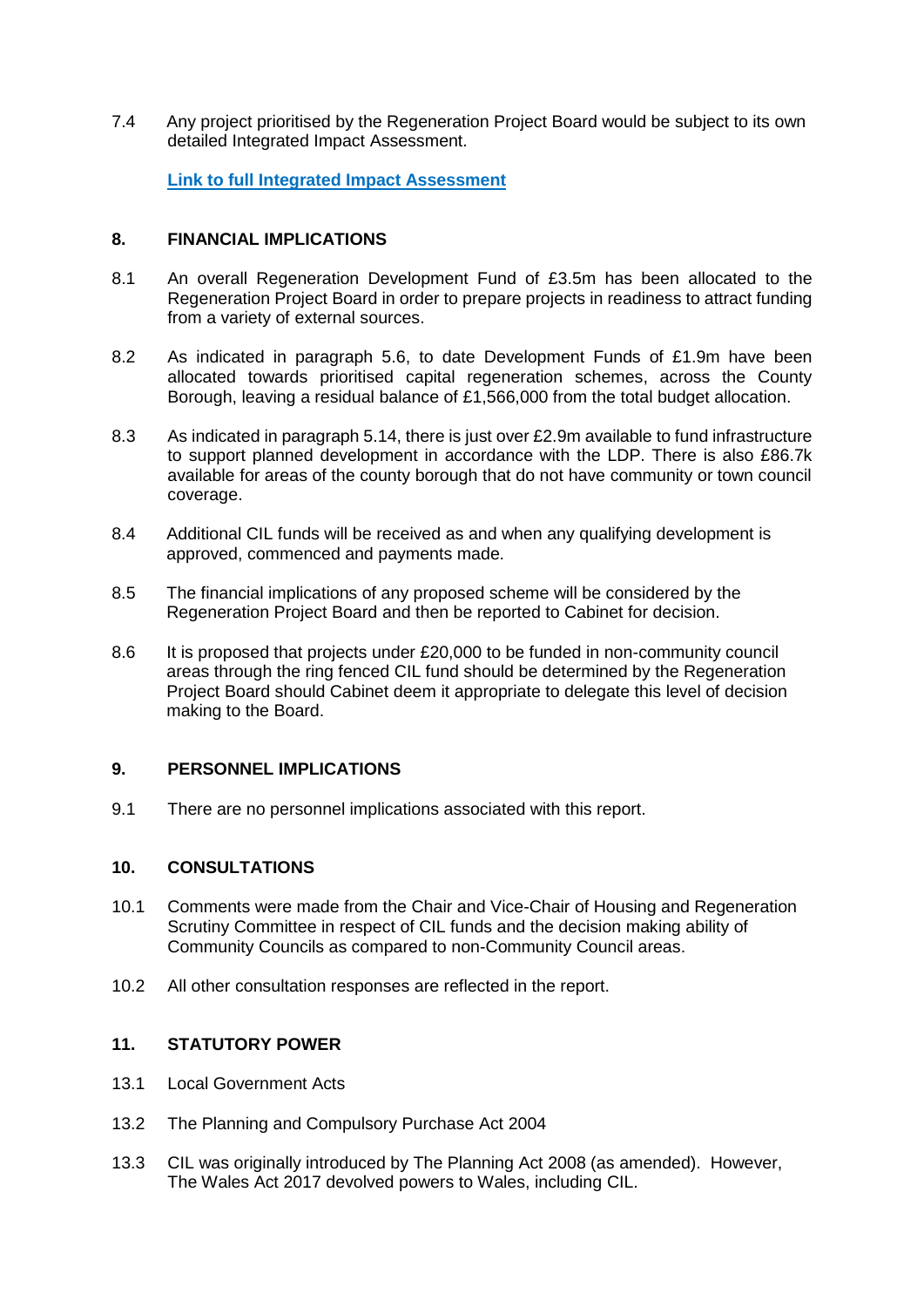#### Author: Lisa James, Principal Planner, Strategic Planning

Consultees: Cllr Andrew Whitcombe, Cabinet Member for Economy and Enterprise Cllr Roy Saralis, Chair of Planning Committee Cllr Liz Aldworth, Vice-Chair of Planning Committee Cllr John Ridgewell, Chair of Housing and Regeneration Scrutiny Committee Cllr Mike Adams, Vice-Chair Housing and Regeneration Scrutiny Committee Christina Harrhy, Chief Executive Mark S Williams, Corporate Director for Economy and Environment Stephen Harris, Head of Financial Services and Section 151 Officer Robert Tranter, Head of Legal Services & Monitoring Officer Lynne Donovan, Head of People Services Rhian Kyte, Head of Regeneration and Planning Marcus Lloyd, Head of Infrastructure Kathryn Peters, Corporate Policy Manager Anwen Cullinane, Senior Policy Officer Allan Dallimore, Regeneration Services Manager Ryan Thomas, Planning Services Manager Dave Lucas, Team Leader, Strategic Planning

#### Appendices:

Appendix 1 The Caerphilly County Borough Council Regulation 123 List of Infrastructure Appendix 2 Assessment of Projects for CIL Eligibility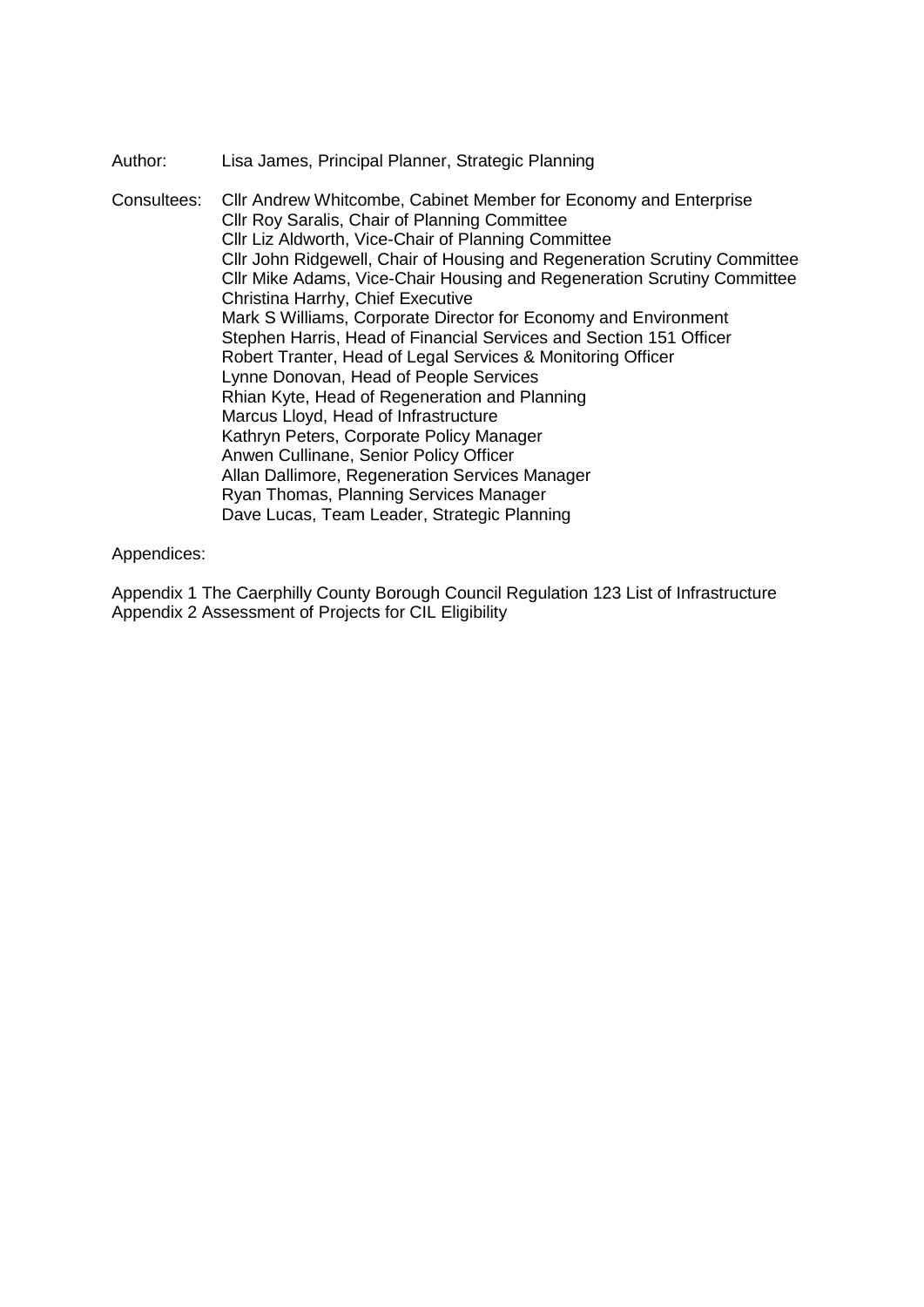## **Appendix 1: The Caerphilly County Borough Council Regulation 123 List of Infrastructure**

### Physical Infrastructure

- Policy TR5 Transport Improvement Schemes- Northern Connections Corridor.
- Policy TR6 Transport Improvement Schemes Caerphilly Basin.
- Policy TR9 Highway Corridor Safeguarding Caerphilly South East Bypass.
- Policy TR8.1 Regeneration Led Highway Improvements Heads of the Valleys Area.
- Strategic public transport infrastructure (excluding site-specific links to the strategic network, for example a short length of cyclepath to link a site to a local or national route, a new bus stop within a new development to make it accessible).
- Waste transfer / recycling bulking infrastructure.
- Upgrade of existing Civic Amenity Sites.
- Strategic Drainage Network.
- Air Quality Action Plan Schemes (excluding air monitoring stations).
- Network Connections Superfast Broadband.

#### Social Infrastructure

- Off-Site Education Provision (Schools).
- Youth and Community Facility Provision & Upgrade to existing facilities.
- Cemetery Provision.
- Leisure Centre Provision & Upgrade to existing facilities

#### Green Infrastructure

 Off-Site Formal Leisure Facilities (Playing pitches and associated changing facilities, Multi-use games areas, Neighbourhood Equipped Areas for Play)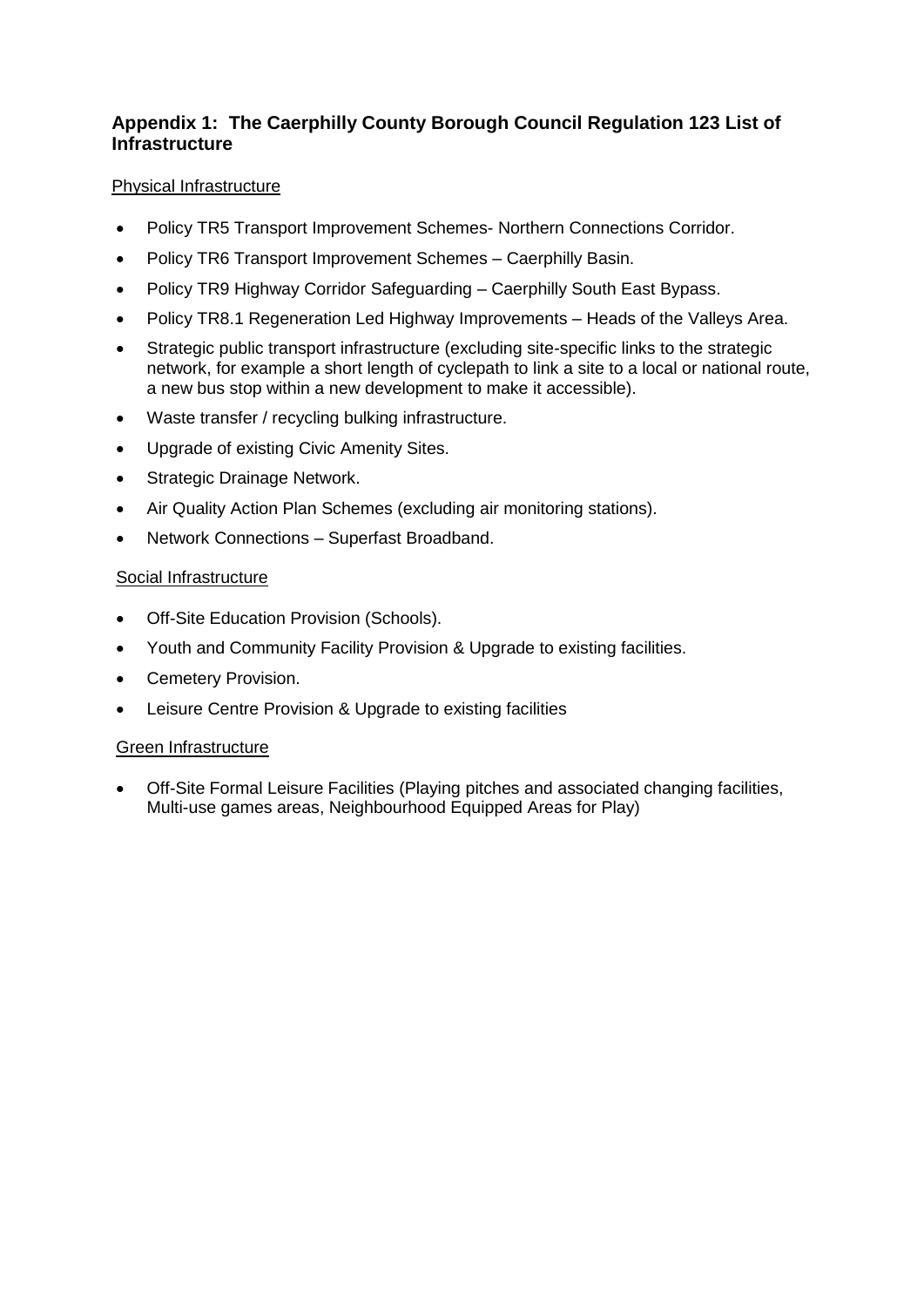# **Appendix 2: Assessment of Projects for CIL Eligibility**

## **CAERPHILLY CBC - REGENERATION PROJECT BOARD Assessment of CIL Eligibility at August 2021**

| <b>PROJECT NAME</b>                               | <b>PROJECT STATUS @ Q3 2020-2021</b>                                                                                                                                                                                                                                                                                                                                                                                                                               | <b>CIL Eligibility</b>                  |
|---------------------------------------------------|--------------------------------------------------------------------------------------------------------------------------------------------------------------------------------------------------------------------------------------------------------------------------------------------------------------------------------------------------------------------------------------------------------------------------------------------------------------------|-----------------------------------------|
| <b>Tranche 1</b>                                  |                                                                                                                                                                                                                                                                                                                                                                                                                                                                    |                                         |
| <b>CAERPHILLY</b><br><b>INTERCHANGE</b>           | WeITAG & RIBA Stage 1 study substantially complete. Engagement with the Design Commission<br>for Wales (DCfW) commenced and will feed in to finalising the Stage 1 report in Q4.                                                                                                                                                                                                                                                                                   | Infrastructure project<br>CIL eligible. |
| <b>OAKDALE</b><br><b>BUSINESS</b><br><b>PARK</b>  | Funding secured to commission feasibility studies and Master-planning for Council owned land at<br>Oakdale Plateau and Caerphilly Business Park to determine future development options.<br><b>Current Status: In Development</b><br>Engagement with leading independent property consultants underway on development<br>options.<br>Specification being developed for appointment of external consultants to develop master-<br>planning and feasibility options. | Not eligible.                           |
| <b>PARK LANE,</b><br><b>CAERPHILLY</b>            | <b>Building acquired</b>                                                                                                                                                                                                                                                                                                                                                                                                                                           | Not eligible                            |
| <b>Tranche 2</b>                                  |                                                                                                                                                                                                                                                                                                                                                                                                                                                                    |                                         |
| <b>CWMCARN</b><br><b>FOREST DRIVE</b>             | Consultants appointed to undertake legacy brief to develop masterplan for the site                                                                                                                                                                                                                                                                                                                                                                                 | Not eligible                            |
| <b>PENTREBANE</b><br>STREET,<br><b>CAERPHILLY</b> | The Project has been presented to the WG TRI Regeneration Panel where it was approved on<br>condition that the Council support the scheme financially.                                                                                                                                                                                                                                                                                                             | Not eligible                            |
| <b>Tranche 3</b>                                  |                                                                                                                                                                                                                                                                                                                                                                                                                                                                    |                                         |
| TY DU, NELSON                                     | The Ty Du Phase 1 Employment Units Scheme will develop up to 1ha of land within the strategically<br>important Ty Du mixed- use development site to construct 4 no. high quality buildings for B1                                                                                                                                                                                                                                                                  | Not eligible                            |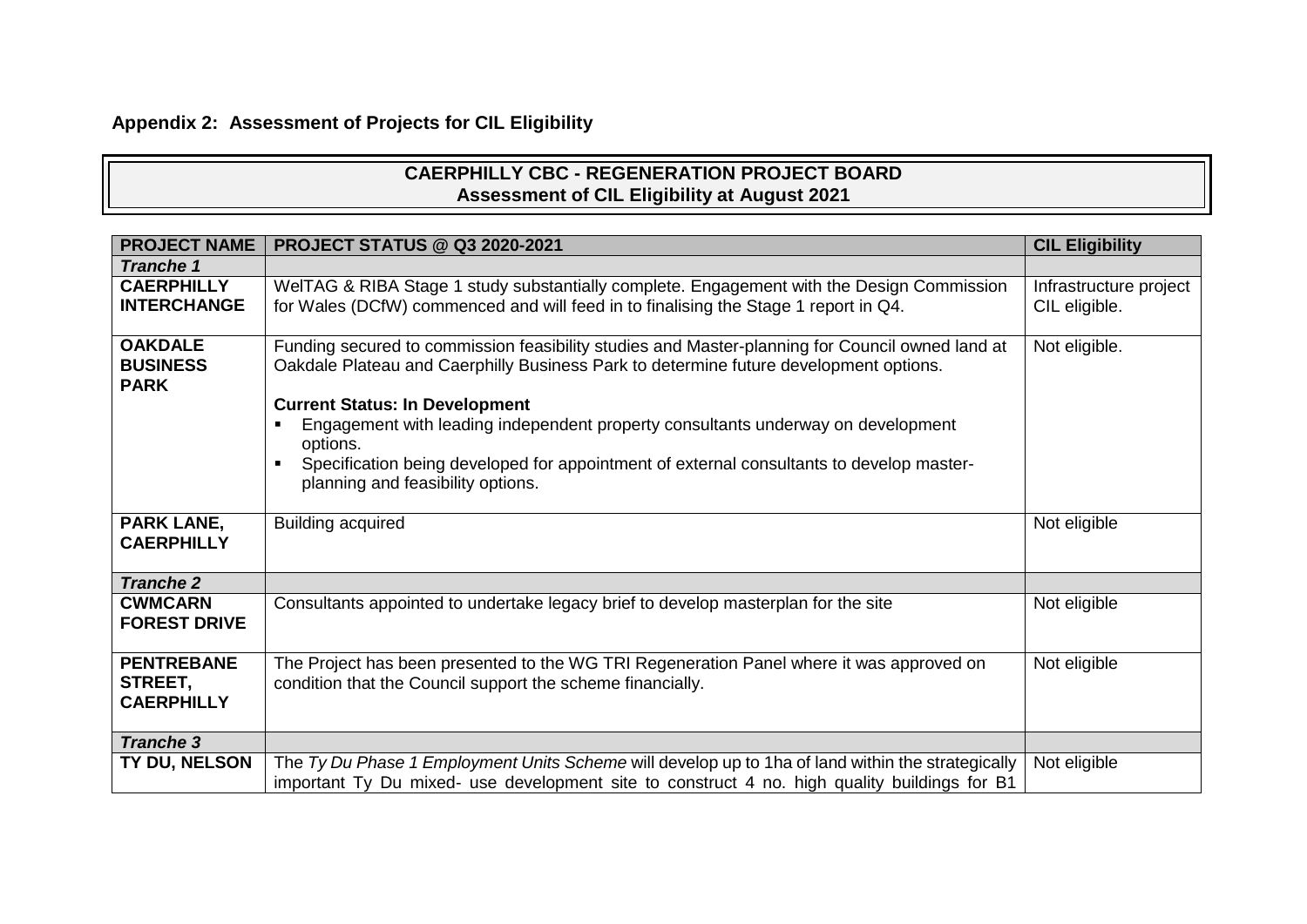|                                                                           | business use. Each building is approx. 330M2 with the potential to be subdivided into 3 smaller<br>units. The project is a Joint Venture between Welsh Government and Caerphilly CBC and project<br>managed by CCBC.                                                                                                                                                                                                                                                                                       |                                        |
|---------------------------------------------------------------------------|------------------------------------------------------------------------------------------------------------------------------------------------------------------------------------------------------------------------------------------------------------------------------------------------------------------------------------------------------------------------------------------------------------------------------------------------------------------------------------------------------------|----------------------------------------|
|                                                                           | <b>Project Status: Delivery - Construction underway</b>                                                                                                                                                                                                                                                                                                                                                                                                                                                    |                                        |
|                                                                           | Construction work commenced by appointed Contractors Interserve w/c 21 <sup>st</sup> September<br>2020.                                                                                                                                                                                                                                                                                                                                                                                                    |                                        |
|                                                                           | Main concrete foundations including gas membrane to all four buildings now complete with<br>all service requirements in place                                                                                                                                                                                                                                                                                                                                                                              |                                        |
|                                                                           | Steel framework to all four buildings now constructed, with roof construction underway<br>Work on foul and storm drainage underway                                                                                                                                                                                                                                                                                                                                                                         |                                        |
|                                                                           | The £40,000 approved by the Regeneration Board was instrumental in finalising the technical<br>design stage and has helped lever in further capital funds from Welsh Government and WEFO to<br>complete Phase 1 works.                                                                                                                                                                                                                                                                                     |                                        |
| <b>COACH</b><br><b>FACILITIES -</b><br><b>CAERPHILLY</b><br><b>CASTLE</b> | The project is a partnership between CCBC and Cadw to deliver enhanced and extended facilities<br>for coach visitors at Castle Street, Caerphilly at the main entrance to the historic Caerphilly Castle.<br>The construction works will include reconfiguration of the existing footway and highway, extending<br>the current bus stop area to accommodate 2-3 coaches. The project will deliver key elements of the<br>Caerphilly Basin Masterplan and Cadw's long term investment plans for the Castle. | Infrastructure project<br>CIL eligible |
|                                                                           | <b>Current Status: Detailed Design Stage</b>                                                                                                                                                                                                                                                                                                                                                                                                                                                               |                                        |
|                                                                           | The Council's Engineering Project Group are leading on the technical and structural designs.<br>$\blacksquare$<br>A working group has been convened comprising of CCBC officers and Cadw's Monument<br>$\blacksquare$<br><b>Development Team</b><br>Work on finalising the design proposals is ongoing, with close liaison with various key<br>$\blacksquare$                                                                                                                                              |                                        |
|                                                                           | stakeholders;<br>As the proposals encompass works to the surrounding Castle boundary wall and embankment<br>$\blacksquare$<br>dam, the designs are subject to approval by a specialist Reservoir Engineer.<br>Preliminary site and ground investigations undertaken in December 2020<br>$\blacksquare$<br>Cadw has recently confirmed their capital funding contribution to the scheme will be committed<br>$\blacksquare$                                                                                 |                                        |
|                                                                           | throughout 2021/22 to allow the scheme to progress.                                                                                                                                                                                                                                                                                                                                                                                                                                                        |                                        |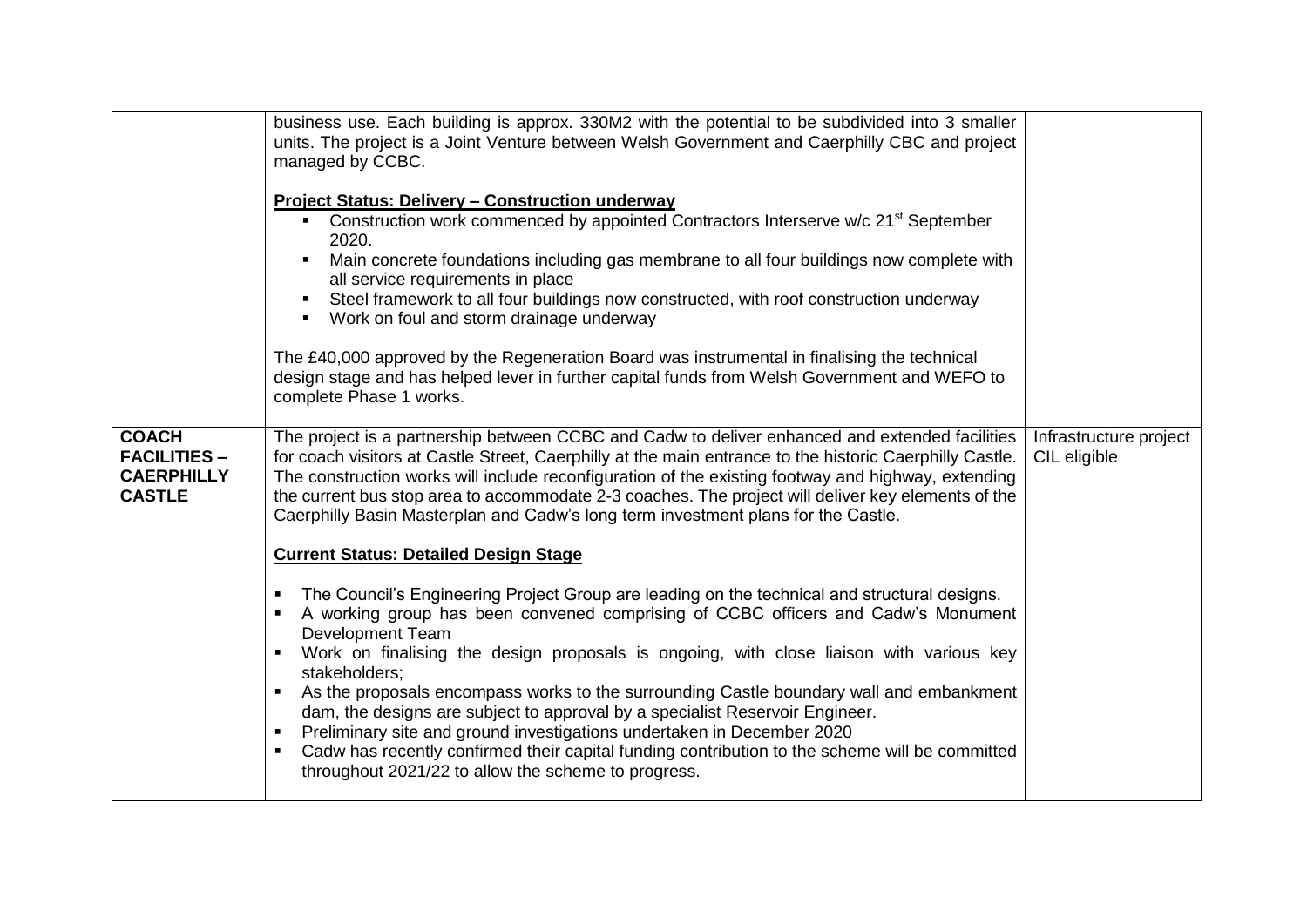| <b>Tranche 4</b>                                                                      |                                                                                                                                                                                                                                                                                                                                                                                                                                                                                                                                                                                                                                                                                                                                                                                                                                          |                                                    |
|---------------------------------------------------------------------------------------|------------------------------------------------------------------------------------------------------------------------------------------------------------------------------------------------------------------------------------------------------------------------------------------------------------------------------------------------------------------------------------------------------------------------------------------------------------------------------------------------------------------------------------------------------------------------------------------------------------------------------------------------------------------------------------------------------------------------------------------------------------------------------------------------------------------------------------------|----------------------------------------------------|
| <b>LLANBRADACH</b><br><b>PARK &amp; RIDE</b>                                          | The WeITAG Stage 1 strategic P&R study has been completed and supports the progression of<br>Llanbradach P&R proposal.                                                                                                                                                                                                                                                                                                                                                                                                                                                                                                                                                                                                                                                                                                                   | Infrastructure project<br>CIL eligible.            |
| <b>YSTRAD</b><br><b>MYNACH PARK</b><br>& RIDE                                         | The WeITAG Stage 1 strategic P&R study has been completed and supports the progression of<br>Ystrad Mynach P&R proposal.                                                                                                                                                                                                                                                                                                                                                                                                                                                                                                                                                                                                                                                                                                                 | Infrastructure project<br>CIL eligible.            |
| <b>Tranche 5</b>                                                                      |                                                                                                                                                                                                                                                                                                                                                                                                                                                                                                                                                                                                                                                                                                                                                                                                                                          |                                                    |
| <b>TRI THEMATIC -</b><br><b>Urban Centre</b><br><b>Funds (QS</b><br>Support)          | Grant Applications have been received from:<br>$\triangleright$ Caerphilly Miners Centre for the Community<br>Former Store 21, Blackwood<br><b>Brew Monster, Caerphilly</b><br>> 195-197 High St, Blackwood                                                                                                                                                                                                                                                                                                                                                                                                                                                                                                                                                                                                                              | Not eligible.                                      |
| <b>Tranche 6</b>                                                                      |                                                                                                                                                                                                                                                                                                                                                                                                                                                                                                                                                                                                                                                                                                                                                                                                                                          |                                                    |
| <b>TRI TOWN</b><br><b>CENTRE COVID</b><br><b>19 RESPONSE</b><br>(various<br>projects) | Order for free wifi in following towns procured<br>$\bullet$<br><b>Ystrad Mynach</b><br>$\circ$<br>Bargoed<br>$\circ$<br>Risca<br>$\circ$<br>Newbridge<br>$\circ$<br>Funding secured from VTF to install free wifi in Rhymney and complement TRI funding<br>C19 Grant programme for covid response in Blackwood, Caerphilly, Ystrad Mynach, Bargoed,<br>$\bullet$<br>Risca and Newbridge initiated to develop external trading spaces. Circa £70,000 offered to<br>date<br>Complementary VTF funding for C19 Covid response grant recently awarded focussing on<br>$\bullet$<br>smaller towns (local and district centres) across the County Borough.<br>Plans for Public space improvements across town centres (Blackwood, Caerphilly, Ystrad<br>$\bullet$<br>Mynach, Bargoed, Risca and Newbridge) received from landscape architect. | Not on the 123 List<br>but technically<br>eligible |
| <b>CAERPHILLY</b><br><b>PLACE MAKING</b><br><b>PLAN</b>                               | Regeneration Board Monies have been allocated to act as match funding progress two elements<br>within the Placemaking Plan:<br><b>Project Activity 1:</b>                                                                                                                                                                                                                                                                                                                                                                                                                                                                                                                                                                                                                                                                                | Not eligible.                                      |
|                                                                                       | The Headquarters Building (Primary Focus)                                                                                                                                                                                                                                                                                                                                                                                                                                                                                                                                                                                                                                                                                                                                                                                                |                                                    |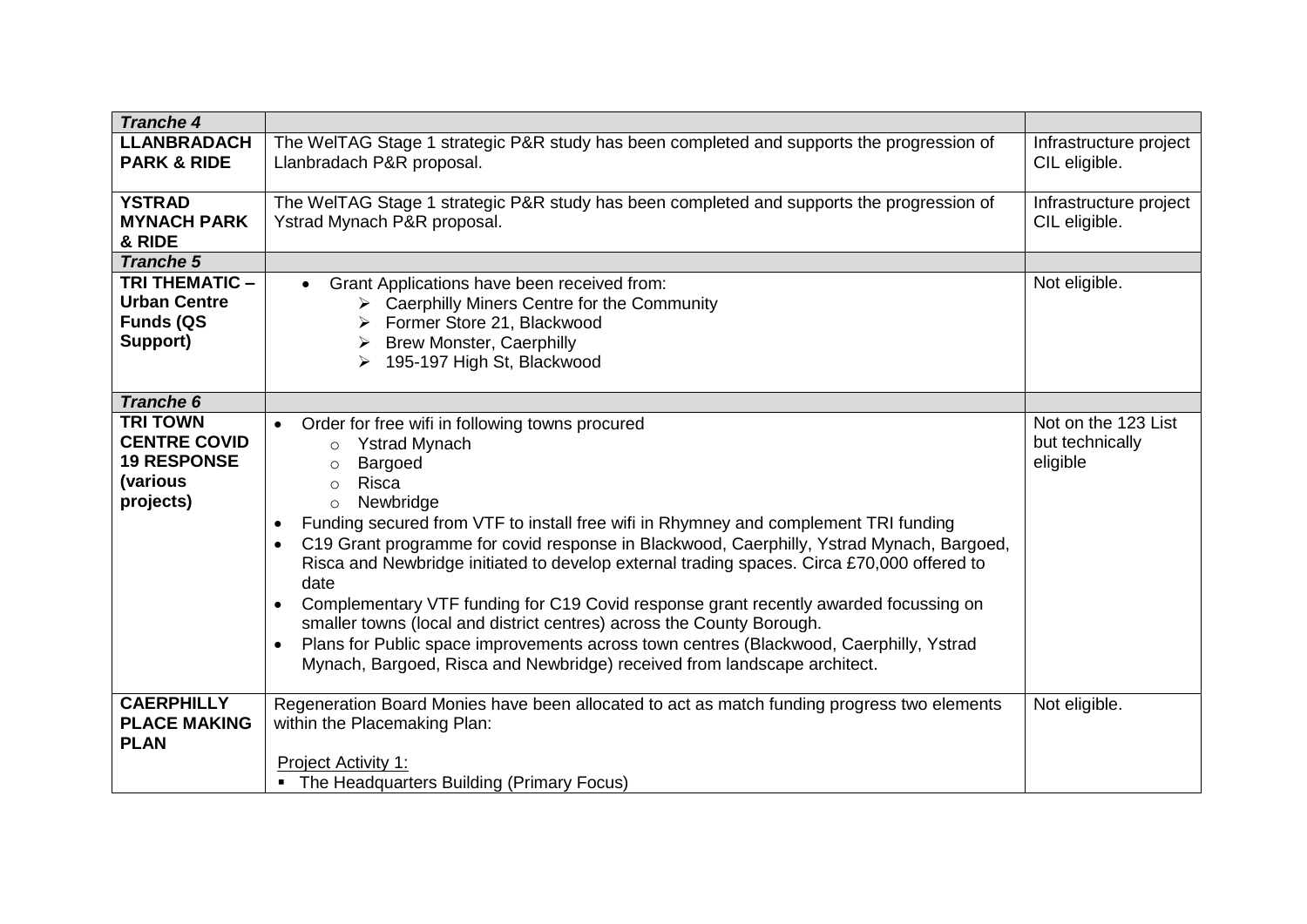|                                                                               | • The Commercial Viability of the Town Centre (Supplementary Focus)                                                                                                                                                                                                                                                                                                                                                                                                      |                                         |
|-------------------------------------------------------------------------------|--------------------------------------------------------------------------------------------------------------------------------------------------------------------------------------------------------------------------------------------------------------------------------------------------------------------------------------------------------------------------------------------------------------------------------------------------------------------------|-----------------------------------------|
|                                                                               | <b>Project Activity 2:</b><br>• The Acquisition & Demolition of Lansbury Park GP Surgery (Primary Focus)<br>Update<br>Project Activity 1:<br>WG TRI monies have now been secured to take forward these two project activities.                                                                                                                                                                                                                                           |                                         |
|                                                                               |                                                                                                                                                                                                                                                                                                                                                                                                                                                                          |                                         |
| <b>OAKDALE</b><br><b>BUSINESS</b><br><b>PARK PLATEAU</b>                      | For WG to formally acquire the remainder of the land at Plateau 1 certain restrictions need to be<br>removed, which were imposed when part of the site was originally sold. All parties are now in<br>agreement as to the level of payback and the terms of the deed of variation are nearing<br>conclusion.                                                                                                                                                             | Not eligible                            |
| <b>CAERPHILLY</b><br><b>WORKMENS</b><br><b>HALL &amp;</b><br><b>INSTITUTE</b> | The Council's Regeneration Team is working closely with the Trustees of the historic Caerphilly<br>Workmen's Hall and Institute on their plans to restore this culturally important Grade II listed building.<br>A "Phase 1" package of essential refurbishment works is planned, including:<br>Renovation of main roof<br>$\blacksquare$<br>Enhancements to the external façade<br>$\blacksquare$<br>Access improvements<br>Upgrading of power supply<br>$\blacksquare$ | Infrastructure project<br>CIL eligible. |
|                                                                               | £110,000 from the Regeneration Board has been approved to contribute to the overall projected<br>Project Costs of circa £360,000, the balance of which will be sought from Welsh Government's<br>Targeted Regeneration Investment programme.                                                                                                                                                                                                                             |                                         |
|                                                                               | <b>Current Status: Design and Feasibility Stage</b>                                                                                                                                                                                                                                                                                                                                                                                                                      |                                         |
|                                                                               | Highly experienced conservation architects, Alwyn Jones Architects, are working with the<br>$\blacksquare$<br>CWHI Trustees to develop the Phase 1 technical design specifications and proposals;<br>Initial condition survey of the building has been programmed to take place in January 2021.<br>٠<br>Completion of the survey will help inform next stage of the design.                                                                                             |                                         |